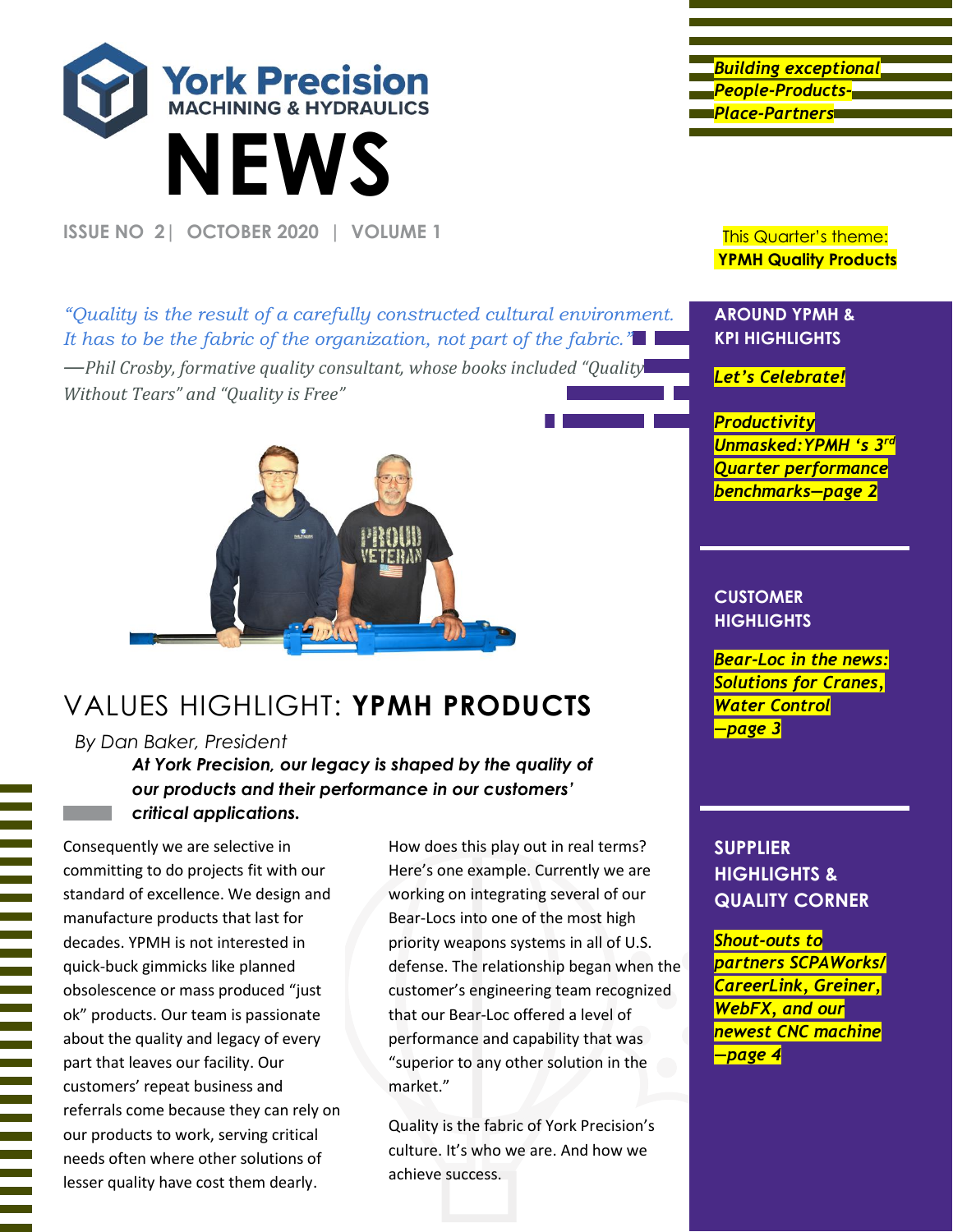50+ **CAPPING EMPLOYEE APPRECIATION WEEK**, Aug. 24-27, we donned our YPMH logowear and posed for this pic. Then we closed early and dug into picnic fare, fun and games with family (dogs included) at nearby John Rudy Park. We celebrated the 50<sup>th</sup> anniversary from our beginnings, and our 2<sup>nd</sup> anniversary as York Precision. Other festivities included giveaways, prizes for trivia and scavenger hunt, and--perfect for a hot August day--an ice cream truck visit.



# **Other 3Q 2020 Benchmark Highlights:**

- **100% on time delivery – July**
- **Increased production and decreased downtime to less than 5% of total production hours– August**
- **Highest ratings from two premier prime defense contractors: "Level 1 Preferred Vendor" and "100% On Time, 100% Quality"– Sept.**

**Productivity unmasked:** It's been a challenging season globally. Yet, YTD 2020, we've optimized total labor efficiency as a percentage of revenue by several points, compared to the previous two years, while at the same time increasing our number of employees by 60%. We want to thank our hard-working employees, and our customers and vendors for their partnership.

## **KEY DATES COMING UP:**

**NOV 26**

**Thanksgiving holiday**

**DEC 24&28 Christmas holiday** **DEC**

**29& 30**

**YPMH Closed**





Kudos & welcome to (*from left*) **Chad Billet**, machine operator, for completing his initial employment period; and **Liam Wolf** (York College, 2021), experiencing a 15 week Fall multidiscipinary Engineering co-op with us.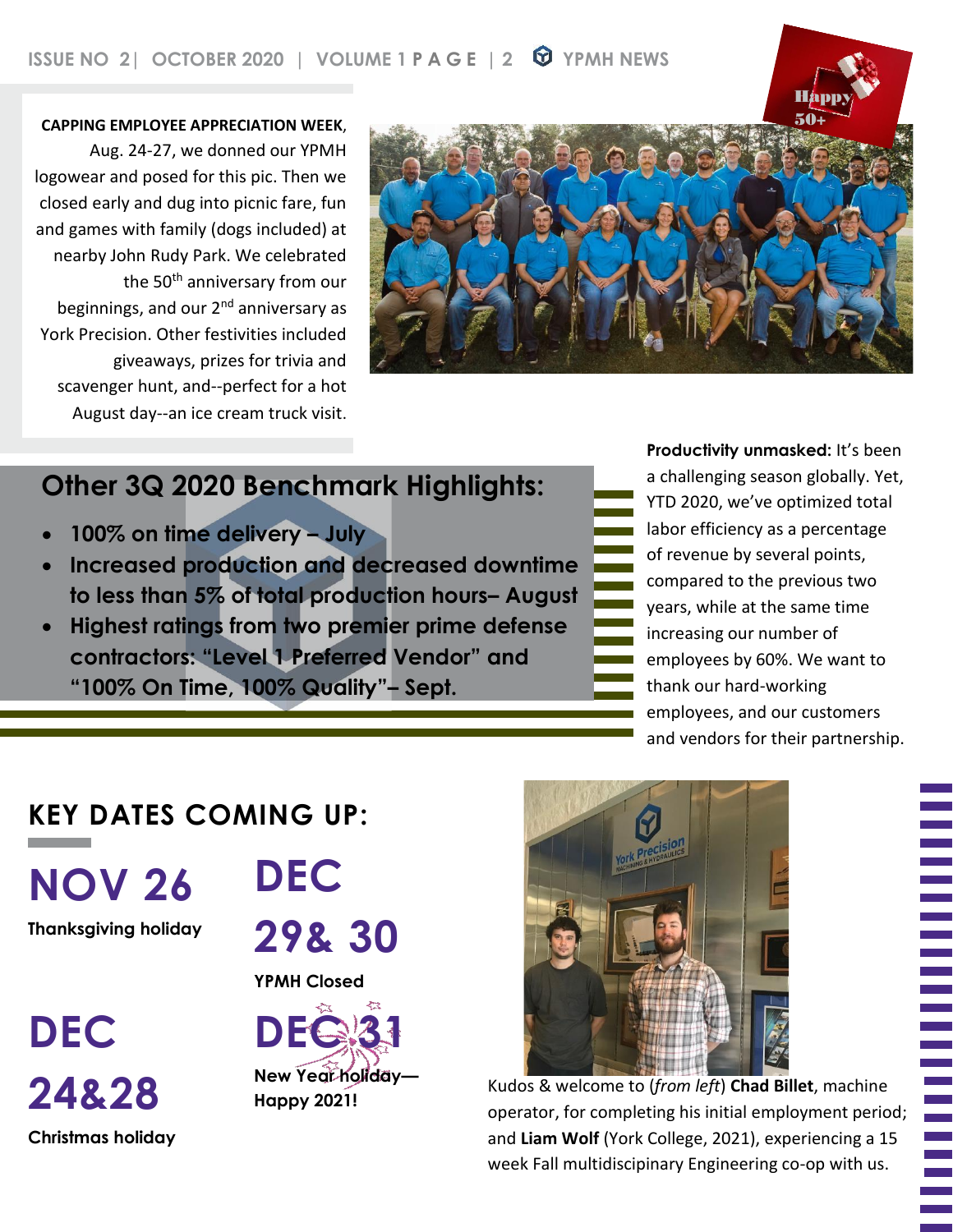### **CUSTOMER HIGHLIGHTS**

Two industry publications feature hydraulic locking systems discussions from different perspectives**. Fluid Power Journal** (Sept 2020, *"Locking Protection is Key…"*) focuses on safety and the need for a failsafe locking option in applications such as cranes which commonly use load holding valves (LHVs). LHVs offer some measure of safety but have multiple vulnerabilities, as shown in red outline, top illustration. Bear-Loc eliminates those vulnerablities and provides a failsafe lock (second illustration).



LOAD

[https://www.hydraulicspneumatics.com/technologies](https://www.hydraulicspneumatics.com/technologies/cylinders-actuators/article/21141334/hydraulic-locks-protect-against-unplanned-moves-and-dropped-loads) [/cylinders-actuators/article/21141334/hydraulic](https://www.hydraulicspneumatics.com/technologies/cylinders-actuators/article/21141334/hydraulic-locks-protect-against-unplanned-moves-and-dropped-loads)[locks-protect-against-unplanned-moves-and-dropped](https://www.hydraulicspneumatics.com/technologies/cylinders-actuators/article/21141334/hydraulic-locks-protect-against-unplanned-moves-and-dropped-loads)[loads](https://www.hydraulicspneumatics.com/technologies/cylinders-actuators/article/21141334/hydraulic-locks-protect-against-unplanned-moves-and-dropped-loads) explores the need for load-holding reliability for use in water control systems applications. The illustrations below demonstrate the Bear-Loc (outlined in red) in a wheeled vertical liftgate and a crest gate mounted on the top of a dam sill. Both articles are by **David Bickford**, YPMH engineer.